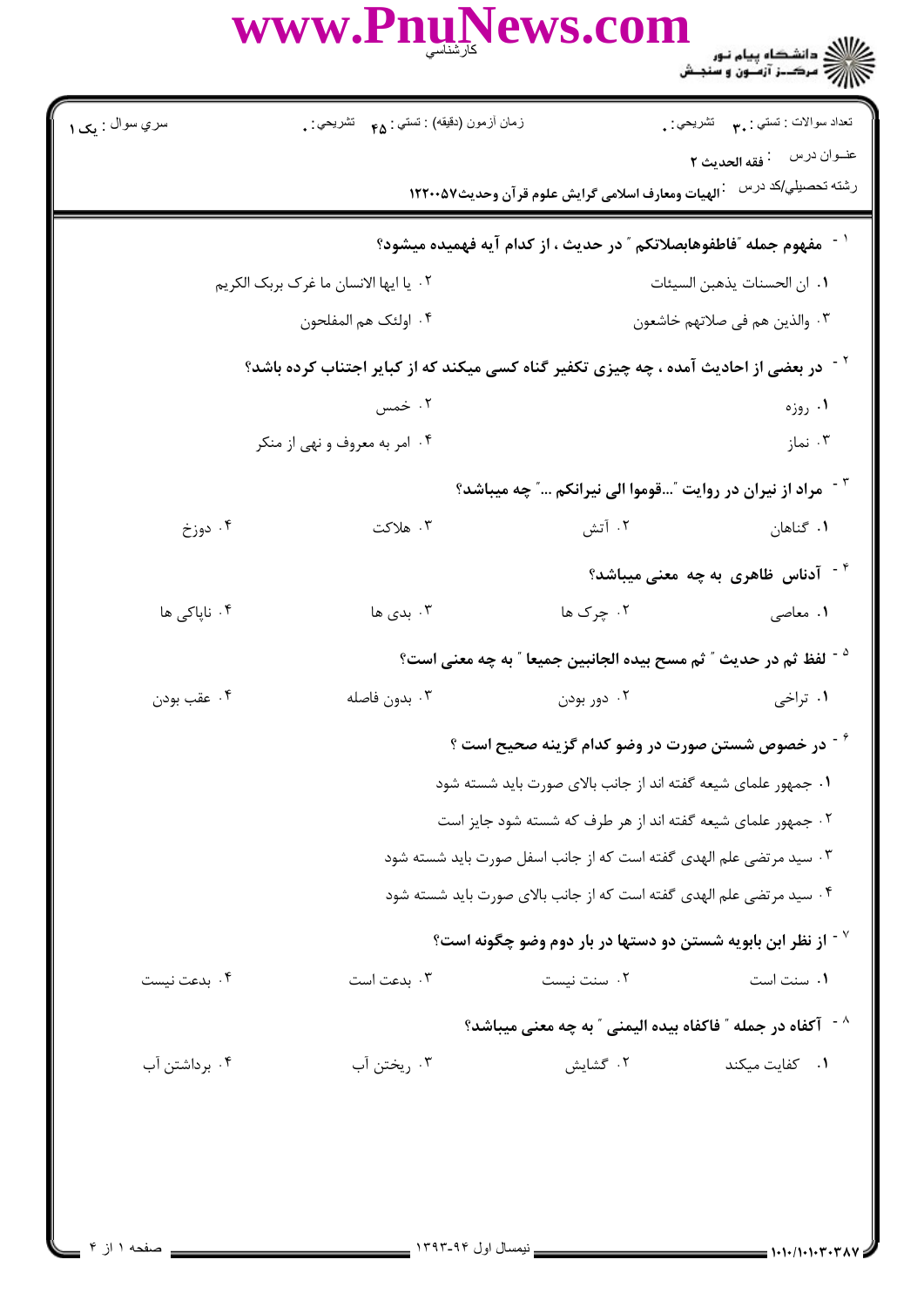WWW.PnuNews.com

| سري سوال : <b>۱ يک</b>                                         |                                                                           |                      | زمان أزمون (دقيقه) : تستى : <sub>۴۵</sub> تشريحي : . |                           | تعداد سوالات : تستبي : ٣ <b>. س</b> تشريحي : <sub>.</sub>                                      |
|----------------------------------------------------------------|---------------------------------------------------------------------------|----------------------|------------------------------------------------------|---------------------------|------------------------------------------------------------------------------------------------|
|                                                                |                                                                           |                      |                                                      |                           |                                                                                                |
|                                                                |                                                                           |                      |                                                      |                           |                                                                                                |
|                                                                |                                                                           |                      |                                                      |                           | <sup>۹ -</sup> کدام جمله صحیح است؟                                                             |
|                                                                |                                                                           |                      |                                                      |                           | ۰۱ روز قیامت هر کس از جانب خداوند در مجادله میباشد                                             |
|                                                                | ۰۲ روز قیامت هر کس از جانب نفس خود در مجادله با پروردگارش می باشد.        |                      |                                                      |                           |                                                                                                |
|                                                                | ۰۳ روز قیامت هر کس برای دفاع از خود با زبان سخن خواهد گفت                 |                      |                                                      |                           |                                                                                                |
| ۰۴ روز قیامت هر کس برای دفاع از خود با اعضای بدن سخن خواهد گفت |                                                                           |                      |                                                      |                           |                                                                                                |
|                                                                |                                                                           |                      |                                                      |                           | <sup>۱۰ -</sup> کدام جمله مراد از حدیث حسن میباشد؟                                             |
| ۰۲ راویان آن همه امامی مذهب و ممدوح باشند                      |                                                                           |                      |                                                      |                           | ۰۱ علمای رجال از راستگویی راویان آن خبر داده باشند                                             |
| ۰۴ راویان آن همه راستگو و لیکن همه امامی مذهب نباشند           |                                                                           |                      |                                                      |                           | ۰۳ راویان آن همه تا معصوم امامی مذهب و عادل باشند                                              |
|                                                                |                                                                           |                      |                                                      |                           | ٔ ` ` در حدیث وضوی بیانی امیر المومنین (ع) خلود در بهشت را چگونه میخواند؟                      |
| ۰۴ با پای راست                                                 |                                                                           | ۰۳ با سربلندی        |                                                      | ۰۲ ورود با دست چپ         | ٠١ ورود با دست راست                                                                            |
|                                                                |                                                                           |                      |                                                      |                           | <sup>۱۲ -</sup> هزء به ضم ها در جمله ″ و هو يهزا به ″ به چه معنی است؟                          |
| ۰۴ به خاک مالیدن                                               |                                                                           | ۰۳ تمسخر کردن        |                                                      | ۲. بستن چشم               | ۰۱ چشمک زدن                                                                                    |
|                                                                |                                                                           |                      |                                                      |                           | كدام قول از سيد مرتضى علم الهدى در خصوص مسح صورت ميباشد؟                                       |
|                                                                | ۰۲ مسح تمام صورت واجب نیست                                                |                      | ٠١ مسح تمام صورت واجب است                            |                           |                                                                                                |
|                                                                | ۰۳ مسح تمام صورت و بعضی از صورت اختیاری است<br>۰۴ مسح تمام صورت مستحب است |                      |                                                      |                           |                                                                                                |
|                                                                |                                                                           |                      |                                                      |                           | <sup>۱۴ -</sup> علوق تراب در تیمم به چه معنی میباشد؟                                           |
| ۰۲ غلطیدن در خاک                                               |                                                                           | ۰۱ چسبیدن خاک به دست |                                                      |                           |                                                                                                |
|                                                                |                                                                           | ۰۴ نغلطیدن در خاک    |                                                      | ۰۳ دور کردن خاک از دست    |                                                                                                |
|                                                                |                                                                           |                      |                                                      |                           | <sup>۱۵ -</sup> کدام تفسیر در خصوص مساجد در آیه ؒ و ان المساجد لله … ؒ میان مفسرین مشهور است ؟ |
|                                                                | ۰۲ برای خدا شریک نسازید                                                   |                      |                                                      | ۰۱ منظور مساجد متعارف است |                                                                                                |
| ۰۴ منظور اعضای سبعه در سجده میباشد                             |                                                                           |                      |                                                      |                           | ۰۳ غیر خدا را عبادت نکنید                                                                      |
|                                                                |                                                                           |                      |                                                      |                           | <sup>۱۶ -</sup> حکم خواندن سوره توحید در هر رکعت از یک نماز چگونه است؟                         |
| ۰۴ کراهت ندارد                                                 |                                                                           | ۰۳ واجب است          |                                                      | ۰۲ مکروه است              | ۰۱ مستحب است                                                                                   |
|                                                                |                                                                           |                      |                                                      |                           |                                                                                                |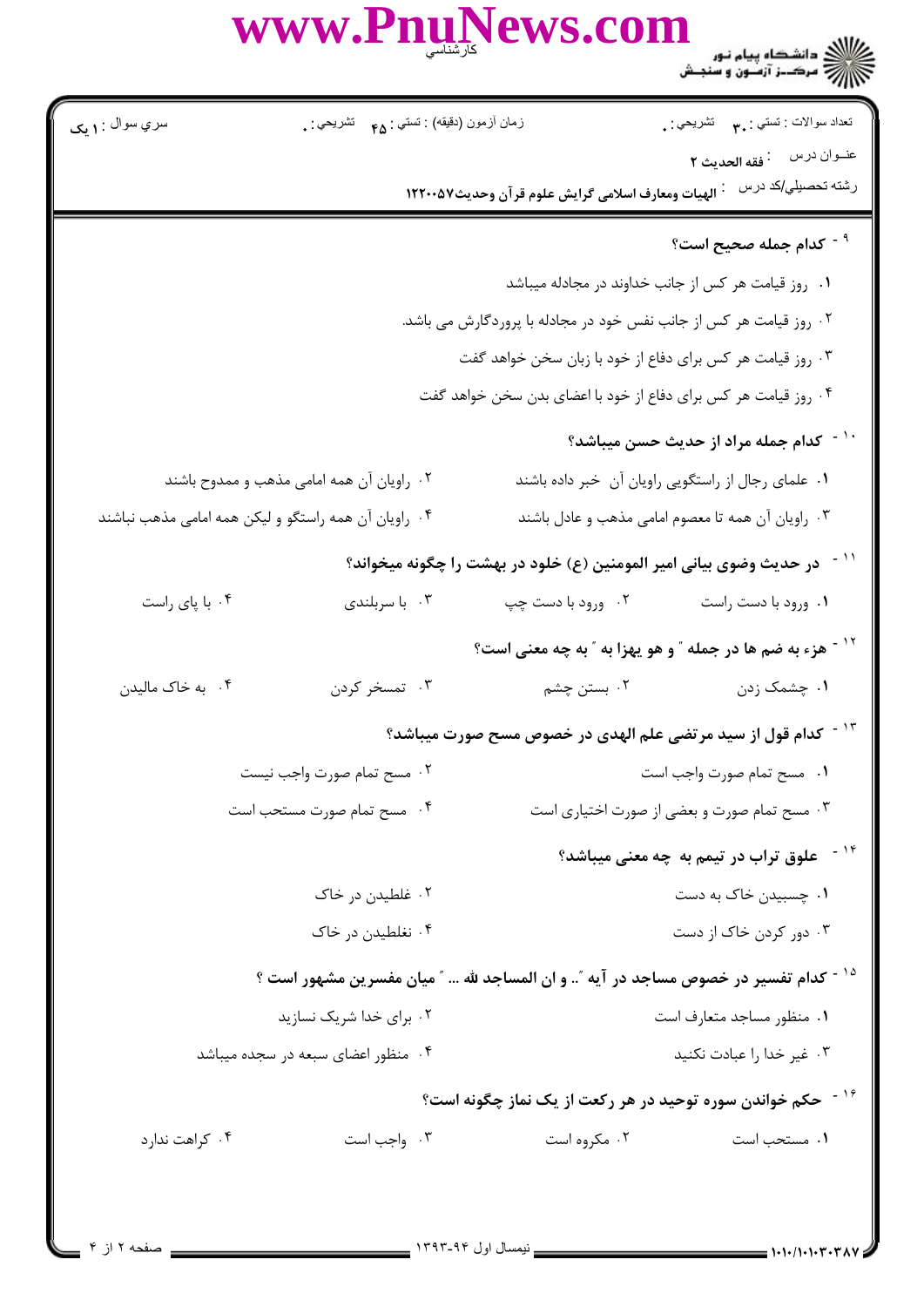WWW.PnuNews.com

| سري سوال : ۱ يک            | زمان أزمون (دقيقه) : تستى : <sub>۴۵</sub> تشريحي : <sub>.</sub> |                                                   | تعداد سوالات : تستي : ٣. سمب     تشريحي : .                |  |
|----------------------------|-----------------------------------------------------------------|---------------------------------------------------|------------------------------------------------------------|--|
|                            |                                                                 |                                                   |                                                            |  |
|                            |                                                                 | الهيات ومعارف اسلامي گرايش علوم قرآن وحديث١٢٢٠٠٥٧ | رشته تحصيلي/كد درس                                         |  |
|                            |                                                                 |                                                   | <sup>17</sup> منظور از ″و یشاک الشوکه ″چیست؟               |  |
|                            | ۰۲ ضربه ا ی به بدن او میرسد                                     |                                                   | ۰۱ خراش به بدن او میرسد                                    |  |
| ۰۴ پای او به لغزش در میآید |                                                                 |                                                   | ۰۳ خاری در بدن او میرود                                    |  |
|                            |                                                                 |                                                   | <sup>۱۸ -</sup> منظور از زکات ابدان چیست؟                  |  |
| ۰۲ اینکه آفتی به بدن برسد  |                                                                 |                                                   | ۰۱ اینکه قسمتی از مال کم شود                               |  |
| ۰۴ اینکه دچار مرگ شود      |                                                                 | ۰۳ اینکه تلاش و فعالیتی انجام شود                 |                                                            |  |
|                            |                                                                 |                                                   | <sup>۱۹ -</sup> ملعون کل مال لا یزکی کنایه از چیست ؟       |  |
|                            | ۰۲ عدم ادای زکات متضمن حزن است                                  |                                                   | ٠١ عدم اداى زكات متضمن صعب است                             |  |
|                            | ۰۴ ادای زکات متضمن خیر وبرکت در مال است                         |                                                   | ۰۳ ادای زکات متضمن سلامتی است                              |  |
|                            |                                                                 |                                                   | <sup>۲۰ -</sup> حنان به تشدید نون به چه معنی میباشد؟       |  |
| ۰۴ رحمان                   | ۰۳ رحیم                                                         | ۰۲ مهربان                                         | ۰۱ رئوف                                                    |  |
|                            |                                                                 |                                                   | <sup>۲۱ -</sup> ورع متقین کدام است؟                        |  |
|                            |                                                                 |                                                   | ۰۱ باز داشتن نفس از فسق متناهی میباشد                      |  |
|                            |                                                                 |                                                   | ٠٢ باز داشتن نفس از ارتكاب امورى كه شبهه در جواز آن باشد   |  |
|                            | ۰۳ باز داشتن نفس از جمیع آنچه غیر خدای تعالی میباشد             |                                                   |                                                            |  |
|                            |                                                                 |                                                   | ۰۴ باز داشتن نفس از ارتکاب امری که هیج شک در جواز آن نباشد |  |
|                            |                                                                 |                                                   | <sup>۲۲ -</sup> منظور از اعرابی چه میباشد؟                 |  |
| ۰۴ منسوب به عربها          | ۰۳ جمع عرب                                                      | ۰۲ سکنه شهر                                       | ۰۱ سکنه بادیه                                              |  |
|                            |                                                                 |                                                   | <sup>۲۳ -</sup> کدام گناه باعث نزول بلا و حصول نقمت است؟   |  |
| ۰۴ قطع صله رحم             | ۰۳ بغی                                                          | ٢. ظلم                                            | ۱. تهمت                                                    |  |
|                            |                                                                 |                                                   | <sup>۲۴ -</sup> کدام گناه ام الخبائث نامیده شده است؟       |  |
| ۰۴ شرب خمر                 | ۰۳ غیبت                                                         | ۰۲ زنا                                            | ۱. تعدی                                                    |  |
|                            |                                                                 |                                                   | <sup>۲۵ -</sup> از صفات بهیمی شمرده میشود؟                 |  |
| ۰۴ مکر و حیله              | ۰۳ خوردن و آشامیدن                                              | ۰۲ کشتن                                           | ٠١ سرعت انتقام                                             |  |
|                            |                                                                 |                                                   |                                                            |  |